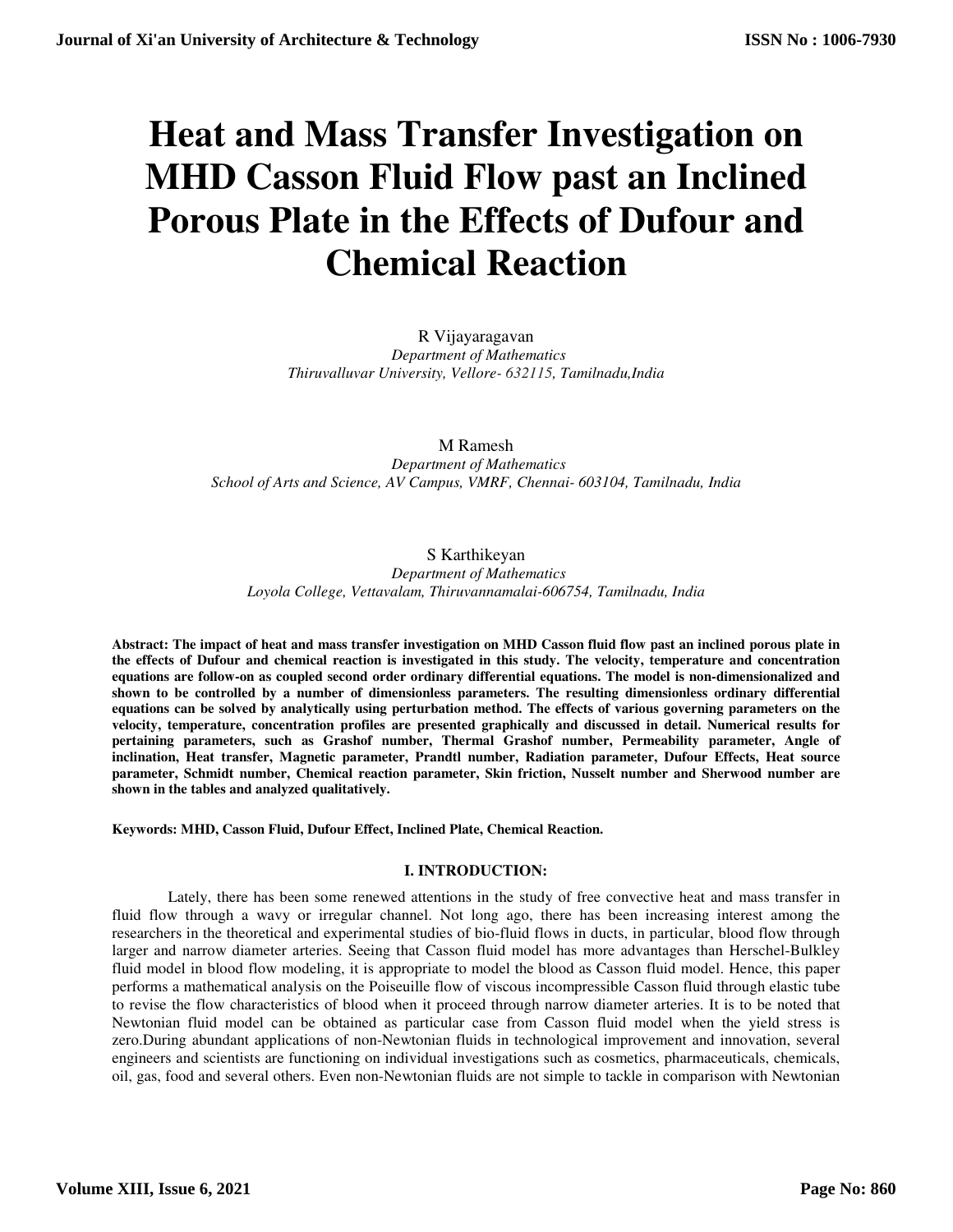fluids. This happens due to the non-availability of at least single constitutive equation that can give explanations of all characteristics in non-Newtonian fluids.

Sandhya et al. [1] has been investigated to the impact of heat and mass transfer effects on an MHD flow past an inclined porous plate in the presence of a chemical reaction. In this study, we investigated the heat and mass transfer in Casson fluid flow past an infinite vertical porous plate in the presence of thermal radiation and chemical reaction. The governing equations of the flow, heat and mass transfer are transformed into a system of nonlinear ordinary differential equations and solved analytically by the perturbation technique. In this article it is examined Hall current effect on chemically reacting MHD Casson fluid flow with Dufour effects and thermal radiation. We have examined the unsteady free convective flow on MHD polar fluid with Dufour and chemical reaction effects past a semi-infinite vertical plate are given. We analyze the unsteady MHD free convective flow past an infinite vertical plate in the influence of magnetic induction and first order chemical reaction with Dufour effects is presented. The study of the heat and mass transfer in MHD flow of a Casson fluid involved a moving vertical porous plate are given in references by Vijayaragavan et al. [2-6].Thamizhsudar et al. [7] has been examined a theoretical solution of flow past an exponentially accelerated vertical plate in the presence of Hall current and MHD relative to a rotating fluid with uniform temperature and mass diffusion is presented. The dimensionless equations are solved using the Laplace method. Agarwal et al. [8] explored Two-dimensional heat and mass transfer MHD unsteady and mixed convective flow of an electrically conducting viscous incompressible fluid passes through a semi-infinite vertical porous plate with variable thermal conductivity is investigated. An Unsteady MHD Flow Past a Vertical Porous Plate Under a Variable Suction Velocity with Soret-Dufour and Second-order Chemical Reaction have been studied by Shukla et al. [9]. Najwa Najib et al. [10] analyzed to investigate the effects of Soret and Dufour known as thermo diffusion and diffusion-thermo on moving plate in copper water nanofluid. The set of partial differential equations are converted into set of ordinary differential equations using the appropriate similarity variables before being solved numerically using bvp4c code in Matlab software.

Gbadeyan et al. [11] discussed the effects of dissipation, radiation, Dufor, Soret, heat and mass transfer on a laminar free convective flow of a viscous incompressible, electrically conducting chemically reacting fluid past an impulsively started moving plate adjacent to non-Darcy porous regime in the presence of heat generation. The governing equations are reduced to two-dimensional and two dependent problems involving velocity, temperature, and concentration with appropriate boundary conditions. The Rosseland diffusion approximation was used to analyze the radiative flux in the energy equation which is appropriate for non-scattering media. The governing equations for the model were simplified and non-dimensionalised using dimensionless quantities. The dimensionless governing equations were solved using an implicit finite-difference method of Crank-Nicolson type. Layek et al. [12] have been studied the Dufour and Soret effects on unsteady heat-mass transfer of a viscous incompressible Powell-Eyring fluids flow past an expanding/shrinking permeable sheet are reported. Islam et al. [13] have been analyzed the present an exact analysis the effect of heat generation parameter and Dufour number on the magneto hydrodynamic (MHD) free convection flow of an electrically conducting incompressible viscous fluid over an inclined plate embedded in a porous medium. Rajput et al. [14] have been investigated Dufour effect on unsteady MHD flow through porous medium past an impulsively started inclined oscillating plate with variable temperature and mass diffusion is studied here. Sreenivasa Reddy et al. [15] analyzed the combined influence of Soret and Dufour effects on unsteady heat and mass transfer flow of a viscous incompressible electrically conducting fluid over a stretching sheet with thermal radiation, non-uniform heat source/sink and thermophoresis particle deposition. Sudharsan Reddy et al. [16] depicts the combined effects of Diffuson – Thermo (Dufour), thermal radiation, absorption of radiation and chemical reaction on MHD oscillatory flow of an optically conducting thin fluid in a symmetric wavy channel filled with porous medium. Idowu et al. [17] was probably Heat together with mass transfer of magnetohydrodynamics (MHD) non-Newtonian nanofluid flow over an inclined plate embedded in a porous medium with influence of thermophoresis and Soret-Dufour is studied. The novelty of this study is the combined effects of Soret, Dufour and thermophoresis with nanofluid flow on heat together with mass transfer.The flow is considered over an inclined plate embedded in a porous medium. Seema Tinker et al. (2020) elucidate the effect of chemical reaction on free convection MHD motion of steady, laminar, incompressible liquid under the influence of heat source/sink. The motion is considered over an exponential radiative extending surface with a magnetic field. An appropriate similar transformation is employed to convert the nonlinear system of partial differential equations (PDEs) to a set of ordinary differential equations (ODEs). Manjiul Islam et al. [19] have emphasized of mass transfer flow has attracted the interest of many researchers in view of its important applications of Mass Transfer include the dispersion of contaminants, drying and humidifying, segregation and doping in materials, vaporization and condensation in a mixture, evaporation (boiling of a pure substance is not mass transfer),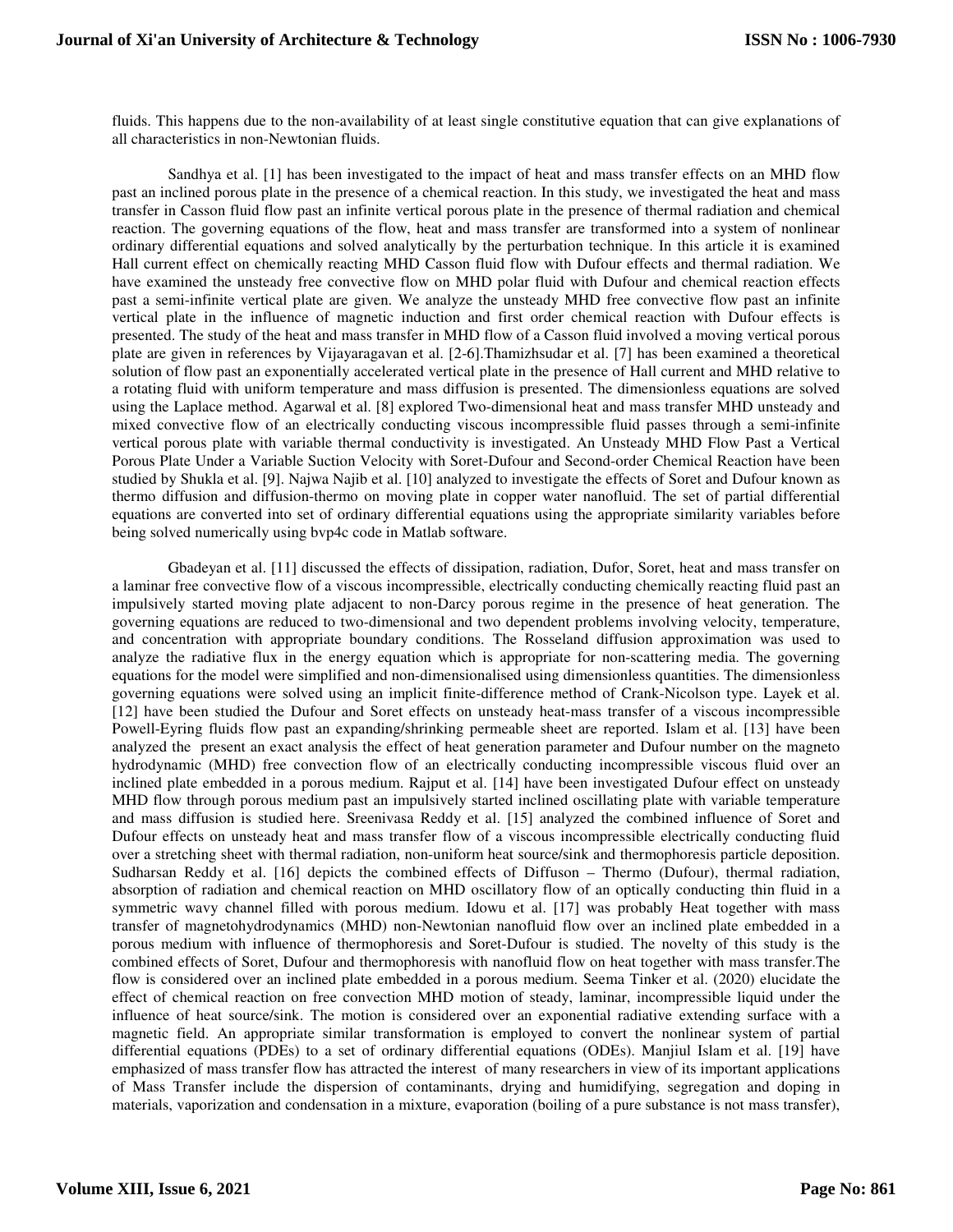combustion and most other chemical processes, cooling towers, sorption at an interface (adsorption) or in a bulk (absorption), and most living-matter processes as respiration (in the lungs and at cell level), nutrition, secretion, sweating, etc. In many engineering application, combine heat and mass transformation play a vital role in fluid condensing or boiling at a solid surface. Ramana Reddy et al. [20] was studied the study of thermal radiation and magnetohydrodynamic effects on mixed convection flow of a viscous incompressible electrically-conducting fluid through a porous medium with variable permeability in the presence of oscillatory suction. The influence of a firstorder homogeneous chemical reaction, heat source and Soret effects are analyzed.

Shukla et al. [21] was studied in detail The object of this article is to monitor the change of second order chemical reaction and variable suction in MHD (magnetohydrodynamics) flow of viscoelastic fluid over a vertical porous plate immersed in a porous medium with radiation and Soret Dufour effects. The momentum, heat transfer, and mass transfer are set of nonlinear sets of partial differential equations impressed by boundary conditions, these equations are solved using finite difference method namely Crank-Nicolson. Pushpalatha et al. [22] have focused the unsteady free convection flow of a Casson fluid bounded by a moving vertical flat plate in a rotating system with convective boundary conditions. Ramana Reddy et al. [23] delivered the effects of magnetohydrodynamic force and buoyancy on convective heat and mass transfer flow past a moving vertical porous plate in the presence of thermal radiation and chemical reaction. The governing partial differential equations are reduced to a system of self-similar equations using the similarity transformations. The resultant equations are then solved numerically using the fourth order Runge-Kutta method along with the shooting technique. Shukla et al. [24] have mathematically observed the changes of Soret and Dufour effects on MHD (magnetohydrodynamics) flow past a vertical porous plate with second-order chemical reaction. The governing equations of motion are the system of partial differential equations, these equations are nondimensionalized by introducing nondimensional physical quantities. Utpal Jyoti et al. [25] employed the Soret and Dufour effects on an unsteady magneto hydrodynamic oscillatory flow of radiative, viscoelastic fluid through an inclined channel filled with saturated porous medium with nonuniform wall temperature in presence of first-order chemical reaction. the unsteady coupled heat and mass transfer of two-dimensional MHD fluid over a moving oscillatory stretching surface with Soret and Dufour effects. Viscous dissipation effects are adopted in the energy equation. A uniform magnetic field is applied vertically to the flow direction. The governing equations are reduced to non-linear coupled partial differential equations and solved by means of homotopy analysis method (HAM) proposed by Lian-Cun Zheng et al. [26]. Reddy et al. [27] empowered the Soret and Dufour effects on an MHD micropolar fluid flow over a linearly stretching sheet, through a non-Darcy porous medium, where stretching velocity of the sheet varies linearly with distance from the origin, and, temperature and concentration vary non-linearly in the boundary layer region. Rama Krishna Reddy et al. [28] focused on unsteady magentohydrodynamic (MHD) free convective flow of a double diffusive fluid past a moving vertical porous plate in the presence of thermal radiation and first order homogeneous chemical reaction. The temperature of the plate is assumed span wise cosinusoidally fluctuating with time in the presence of heat generation. The effects of Radiation and chemical reaction on unsteady MHD free convection flow in a porous plate fragmented by Sweta Matta et al. [29]. Amos S.Idowu et al. [30] inflected on Cattaneo–Christov heat flux relocation paradox on Casson fluid with MHD and dissipative effects was considered. The buoyancy and heat generation effects were believed to be responsible for the natural convection, while variable properties were perceived as temperature dependent linear function.

On the other hand, in the presence of Dufour impact, none of the studies have well thought-out the Casson model for representing the inclined vertical plate. The main object of the present paper is to the study the transient state convection of fluid from MHD Casson over an inclined layer. Additionally, the effects of the magnetic field, Dufour effects and heat suction / insertion through the porous medium are premeditated in the present study. Partial differential equation has been applied to get exposed the faithful solution of the governing equations. This reproduction can be used for the research of free convection flow in the cooling of nuclear reactor.

# **II. MATHEMATICAL FORMULATION:**

Consider an unsteady MHD free convective flow of a viscous incompressible and electrically conducting fluid past an infinite inclined porous plate with time-dependent variable plate velocity, heat and mass transfer in a saturated porous medium. The  $x^*$ - axis is taken along the leading edge of an inclined plate with an angle of inclination  $\alpha$  to the vertical direction. The  $y^*$  - axis is taken normal to the plate. Initially, both the fluid and the plate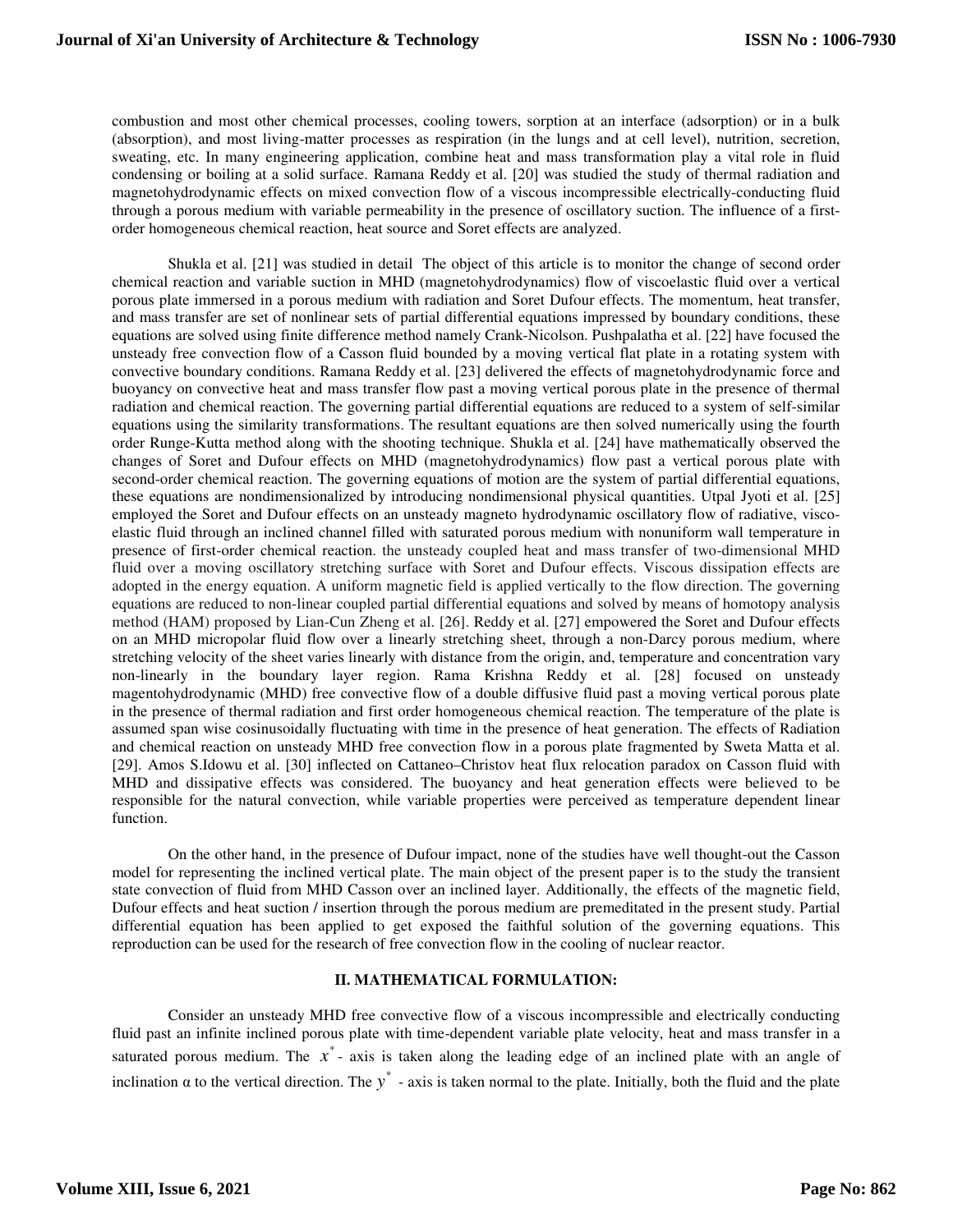were at rest with constant temperature  $T_{\infty}^{*}$  and constant concentration  $C_{\infty}^{*}$ . At time  $t^{*} > 0$ , the plate starts moving

with a velocity  $\left\{ \begin{array}{c} t^* \\ t^* \end{array} \right\}^2$  $\mathbf{0}$ 0  $u^* = u_0 \left( \frac{t}{t} \right)$ *t*  $\left( t^{\ast }\right) ^{2}$  $= u_0 \left( \frac{v}{t_0} \right)$  in its own plane against the gravitational field.



 **Fig.1.Physical Configuration of the problem** 

The plate temperature and mass diffusion from the plate into the fluid are increased linearly with reference to time. A uniform magnetic field of strength  $B_0$  is applied transversely to the plate along the  $y^*$ -direction. The Reynolds number is assumed to be very small which corresponds to a negligible induced magnetic field when compared to the externally applied force, and hence  $B = (0, B_0, 0)$  is the total magnetic field acting on the fluid. Further, it is considered that the viscous dissipation of energy is negligible and that the fluid is an optically thin gray radiating but non scattering medium. All the fluid properties are supposed to be of a fixed value except the density in the buoyancy force term.

In view of the above assumptions, the usual Boussinesq approximation, the governing equations considered are as follows:

Momentum Equation:

$$
\frac{\partial u^*}{\partial t^*} = v \left( 1 + \frac{1}{\beta} \right) \frac{\partial^2 u^*}{\partial y^{*2}} + g \beta (T^* - T^*_{\infty}) \cos \alpha + g \beta^* (C^* - C^*_{\infty}) \cos \alpha - \frac{\sigma B_0^2}{\rho} u^* - \frac{vu^*}{K_p^*} \tag{1}
$$

Energy Equation:

$$
\frac{\partial T^*}{\partial t^*} = \frac{K_T}{\rho C_p} \frac{\partial^2 T^*}{\partial y^{*2}} + \frac{Q^*}{\rho C_p} (T^* - T_\infty^*) - \frac{1}{\rho C_p} \frac{\partial q_r}{\partial y^*} + \frac{D_M K_T}{C_s C_p} \frac{\partial^2 C^*}{\partial y^{*2}}
$$
(2)

Species Equation:

$$
\frac{\partial C^*}{\partial t^*} = D_M \frac{\partial^2 C^*}{\partial y^{*2}} - K_c^*(C^* - C_\infty^*)
$$
\n(3)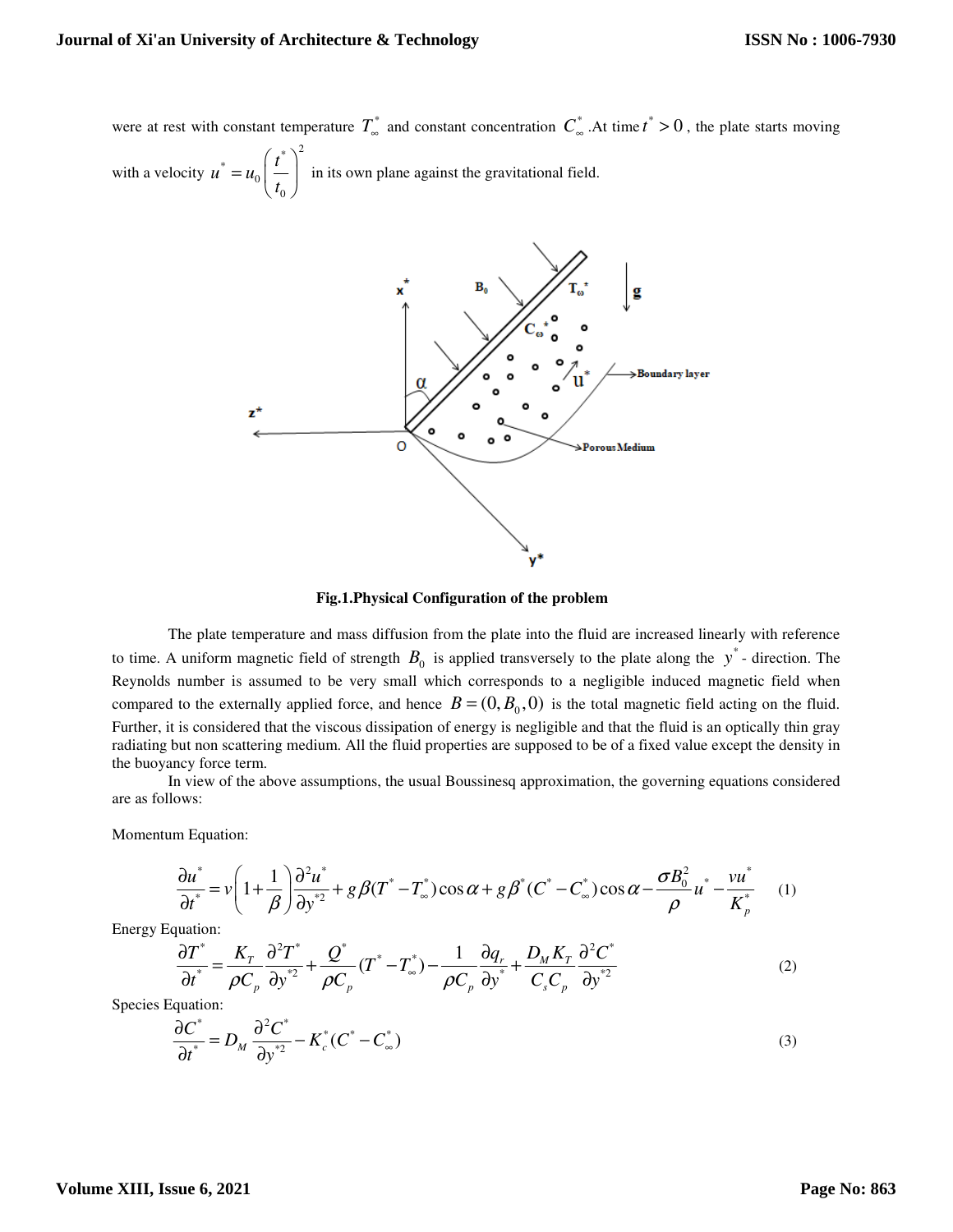Where  $u^*$  is the component of velocity along the  $x^*$  - axis, *v* is the kinematic viscosity, *g* is the acceleration due to gravity,  $\beta$  is the volume expansion coefficient for the heat transfer and  $\beta^*$  is the volume expansion coefficient for the mass transfer,  $K_p^*$  is the permeability of the porous medium,  $q_r$  is the radioactive heat flux,  $\alpha$  is the angle of inclination,  $\sigma$  is the electrical conductivity of the fluid,  $T^*$  is the fluid temperature,  $T_{\infty}^*$  is the far field temperature,  $K_T$  is the thermal conductivity,  $K_C^*$  is the chemical reaction parameter,  $Q^*$  is the heat source parameter,  $\rho$  is the density of the fluid,  $C_p$  is specific heat at constant pressure,  $C^*$  is the species concentration, *C* ∗  $\frac{1}{\infty}$  is the far field concentration,  $D_M$  is the coefficient of molecular diffusivity,  $D_T$  is the coefficient of thermal diffusion.

Initial and Boundary Conditions of the physical model are presented by,

$$
t^* \le 0: \t u^* = 0, \t T^* = T^*, \t C^* = C^* \quad \forall y^*,
$$
  
\n
$$
t^* > 0: \t u^* = u_0 \left(\frac{t^*}{t_0}\right)^2, \t T^* = T^* + \frac{T^* - T^*}{\nu} u_0^2 \left(\frac{t^*}{t_0}\right),
$$
  
\n
$$
C^* = C^* - \frac{C^* - C^*}{\nu} u_0^2 \left(\frac{t^*}{t_0}\right) \t at \t y^* = 0,
$$
  
\n
$$
u^* \to 0, \t T^* \to T^*, \t C^* \to C^* \t as \t y^* \to \infty
$$
  
\n(4)

Using the Rosseland approximation the rate of radioactive heat flux is obtained by

$$
\frac{\partial q_r}{\partial y^*} = -4a^*\sigma^*(T_\infty^{*4} - T^{*4})
$$
\n(5)

Let us assume that the temperature differences are sufficiently small within the flow such that  $T^{*4}$  can be represented as a linear function of the temperature. This is accomplished by expanding  $T^{*4}$  in a Taylor series about  $T^{*4}$  and rejecting the higher order terms. We will get

$$
T^{*4} \cong 4T^{*3}_{\infty}T^* - 3T^{*4}_{\infty} \tag{6}
$$

Using equations  $(5)$  and  $(6)$  in equation  $(2)$ , we obtain

$$
\frac{\partial q_r}{\partial y^*} = -4a^*\sigma^*(T_\infty^{*4} - T^{*4})\tag{7}
$$

Non- dimensional quantities are defined by

$$
y = \frac{y^* u_0}{v}, \ u = \frac{u^*}{u_0}, \ t = \frac{t^* u_0^2}{v}, \ \theta = \frac{T^* - T^*}{T^*_{\omega} - T^*_{\omega}}, \ \phi = \frac{C^* - C^*_{\omega}}{C^*_{\omega} - C^*_{\omega}}, \ \ Gr = \frac{g \beta v (T^*_{\omega} - T^*_{\omega})}{u_0^3},
$$
\n
$$
Gm = \frac{g \beta^* v (C^*_{\omega} - C^*_{\omega})}{u_0^3}, \ \Pr = \frac{\mu C_p}{K_T}, \ M = \frac{\sigma B_0^2 v}{\rho u_0^2}, \ \ K_p = \frac{u_0^2 K_p^*}{v^2}, \ \ K_r = \frac{v K_c^*}{u_0^2},
$$
\n
$$
R = \frac{16a^* v^2 \sigma^* T^*_{\omega}}{K_T u_0^2}, \ Q = \frac{Q^* v}{\rho C_p u^2}, \ \mu = \rho v, \ Sc = \frac{v}{D_M}, \ D_u = \frac{D_M K_T}{v C_s C_p} \frac{(C^*_{\omega} - C^*_{\omega})}{(T^*_{\omega} - C^*_{\omega})}
$$
\n(8)

## **Volume XIII, Issue 6, 2021**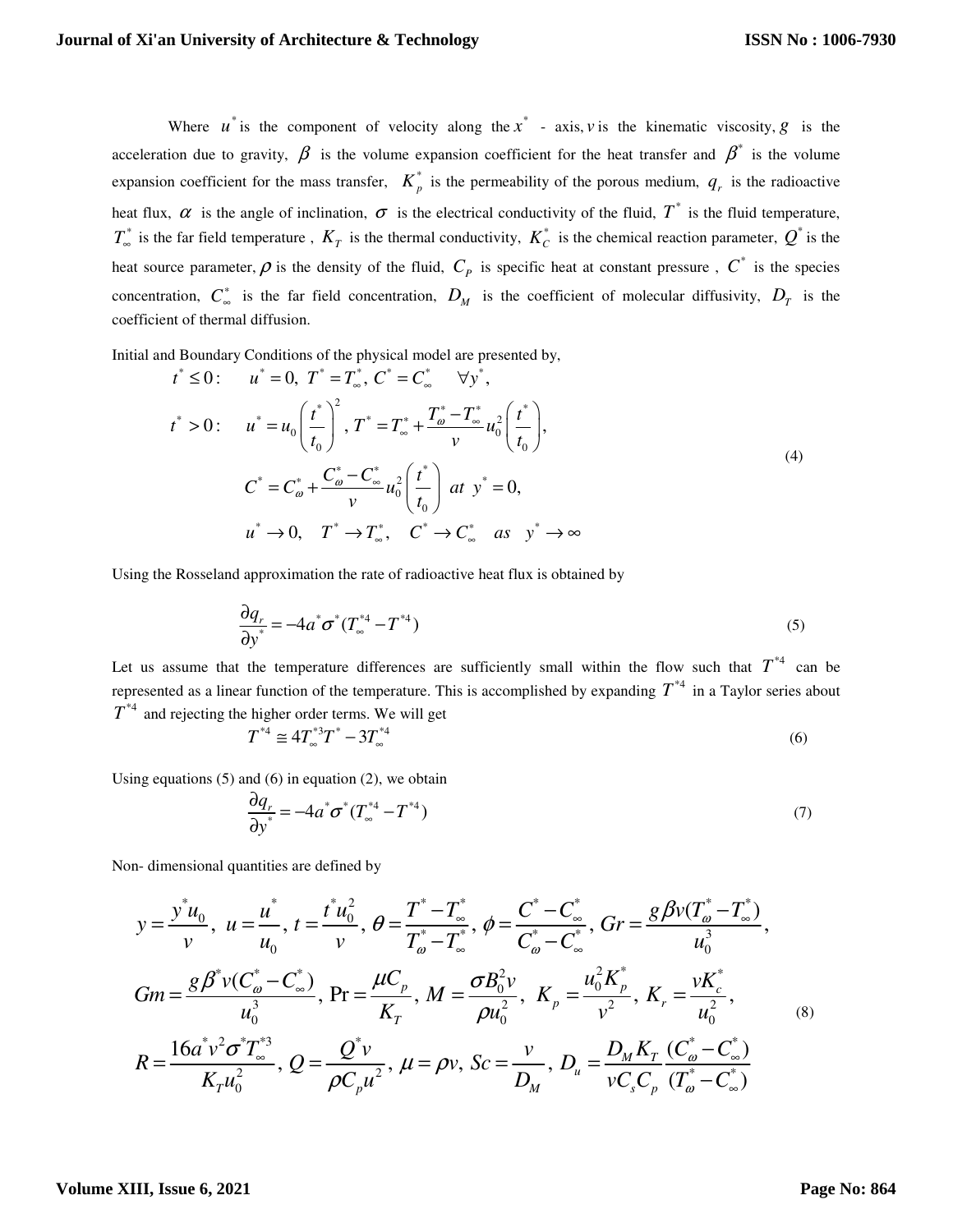The equations in non-dimensional form are

$$
\frac{\partial u}{\partial t} = \left(1 + \frac{1}{\beta}\right) \frac{\partial^2 u}{\partial y^2} + Gr \, \theta \cos \alpha + Gm \, \phi \cos \alpha - Mu - \frac{u}{K_p} \tag{9}
$$

$$
\frac{\partial \theta}{\partial t} = \frac{1}{\text{Pr}} \frac{\partial^2 \theta}{\partial y^2} - \left(\frac{R - Q\text{Pr}}{\text{Pr}}\right)\theta + D_u \frac{\partial^2 \phi}{\partial y^2}
$$
(10)

$$
\frac{\partial \phi}{\partial t} = \frac{1}{Sc} \frac{\partial^2 \phi}{\partial y^2} - K_r \phi \tag{11}
$$

The corresponding initial and boundary conditions are

$$
t \le 0: \quad u = 0, \quad \theta = 0, \quad \phi = 0 \quad \forall y,
$$
  
\n
$$
t > 0: \quad u = t^2, \quad \theta = t, \quad \phi = t \quad at \quad y = 0,
$$
  
\n
$$
u \to 0, \quad \theta \to 0, \quad \phi \to 0 \quad as \quad y \to \infty.
$$
\n
$$
(12)
$$

## **III. METHOD OF SOLUTION:**

Equations (9)-(11) are coupled non-linear partial differential equations and these equations can be solved by a closed form method, i-e, the equations can be reduced to a set of ordinary differential equations which can be solved analytically. This can be done by representing the velocity, temperature, concentration of the fluid in the neighborhood of the plate as

$$
u(y,t) = u_0(y)e^{i\omega t},
$$
  
\n
$$
\theta(y,t) = \theta_0(y)e^{i\omega t},
$$
  
\n
$$
\phi(y,t) = \phi_0(y)e^{i\omega t}.
$$
\n(13)

Substituting  $(13)$  in equations  $(9)-(11)$  and  $(12)$  we get the differential equations

$$
\left(1+\frac{1}{\beta}\right)u_0''-k_3^2u_0 = -\left[Gr\theta_0\cos\alpha + Gm\phi_0\cos\alpha\right]
$$
\n(14)

$$
\theta_0'' - k_2^2 \theta_0 = -\Pr D_u \phi_0'' \tag{15}
$$

$$
\phi_0'' - k_1^2 \phi_0 = 0 \tag{16}
$$

The corresponding boundary conditions are

$$
t \le 0: \quad u_0 = 0, \quad \theta_0 = 0, \quad \phi_0 = 0 \quad \forall y,
$$
  
\n
$$
t > 0: \quad u_0 = t^2 e^{-i\omega t}, \quad \theta_0 = t e^{-i\omega t}, \quad \phi_0 = t e^{-i\omega t} \quad at \quad y = 0,
$$
  
\n
$$
u_0 \rightarrow 0, \quad \theta_0 \rightarrow 0, \quad \phi_0 \rightarrow 0 \quad as \quad y \rightarrow \infty.
$$
\n
$$
(17)
$$

Solving equations (14)-(15) and using equation (17) the velocity, temperature, concentration fields are as follows

# **Volume XIII, Issue 6, 2021**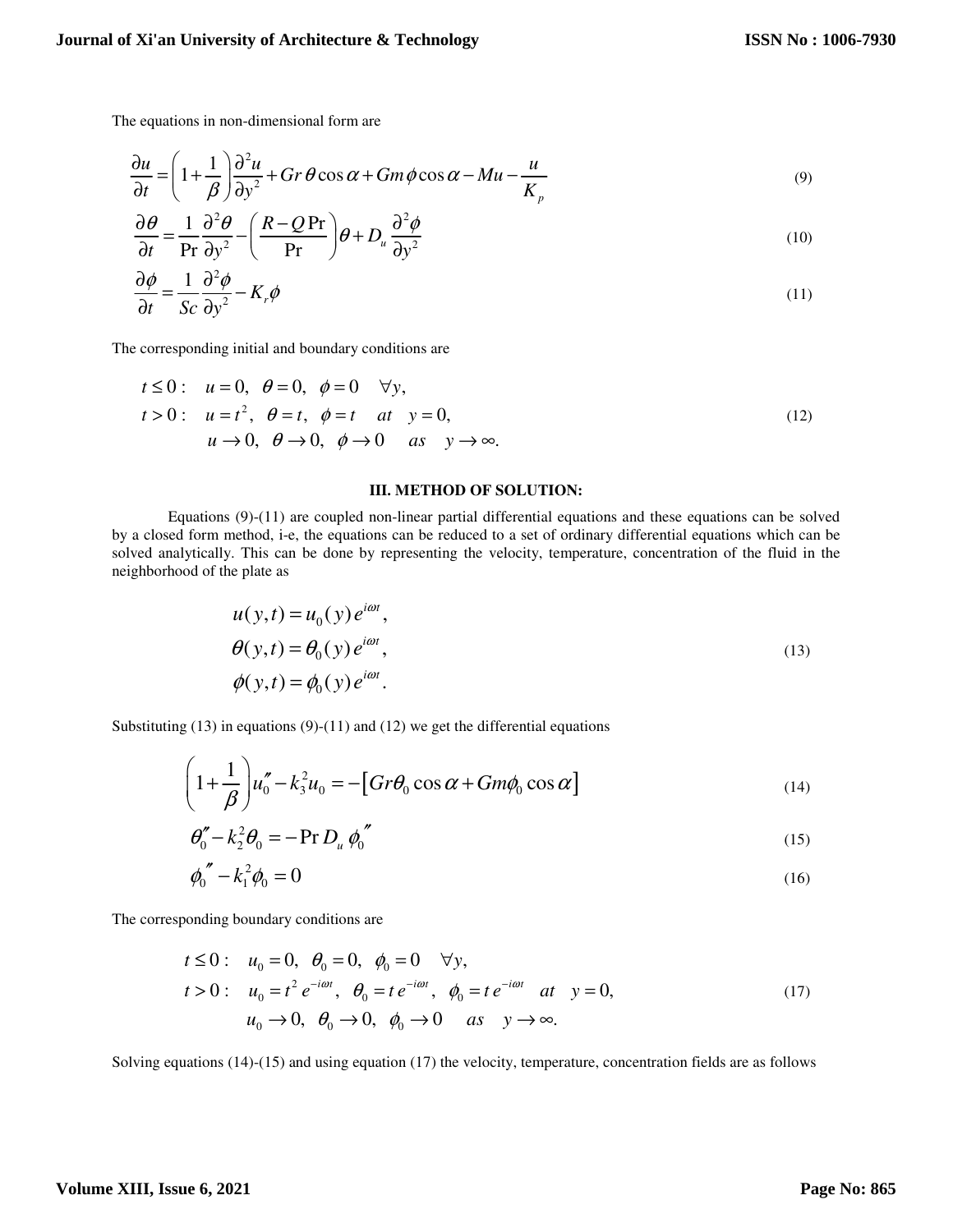$$
\phi(y,t) = t e^{-k_1 y} \tag{18}
$$

$$
\theta(y,t) = A_2 e^{-k_2 y} + A_1 e^{-k_1 y} \tag{19}
$$

$$
u(y,t) = A_7 e^{-\left(\frac{k_3}{\sqrt{1+\frac{1}{\beta}}}\right)y} + A_3 e^{-k_2 y} + A_6 e^{-k_1 y}
$$
\n(20)

 The skin friction, Nusselt number and Sherwood number are significant parameters for this type of boundary layer flow.

#### **IV. SKIN FRICTION:**

Knowing the velocity field, the skin friction on the plate y=0 in non-dimensional form is given by

$$
\tau = \left[ -\frac{\partial u}{\partial y} \right]_{y=0}
$$
  

$$
\tau = \frac{k_3}{\sqrt{1 + \frac{1}{\beta}}} A_7 + k_2 A_3 + k_1 A_6
$$
 (21)

## **V. NUSSELT NUMBER:**

Knowing the temperature field, the rate of heat transfer coefficients can be obtained which is in nondimensional form in terms of the Nusselt number and is given by

$$
Nu = \left[ -\frac{\partial \theta}{\partial y} \right]_{y=0}
$$
  
\n
$$
Nu = k_2(t - A_1) + k_1 A_1
$$
 (22)

#### **VI. SHERWOOD NUMBER:**

The rate of mass transfer at that plate in terms of the Sherwood number is given by

$$
Sh = \left[ -\frac{\partial \phi}{\partial y} \right]_{y=0}
$$
  

$$
Sh = tk_1
$$
 (23)

### **VII. RESULT AND DISCUSSION:**

The influence of the modified Grashof number (*Gm*) on the velocity profiles is shown in Figure 2. It is observed by modified Grashof number increasing, at the time of velocity profile is also increases. In the case of different values of the thermal Grashof number (*Gr*) , the velocity profiles on the boundary layer are shown in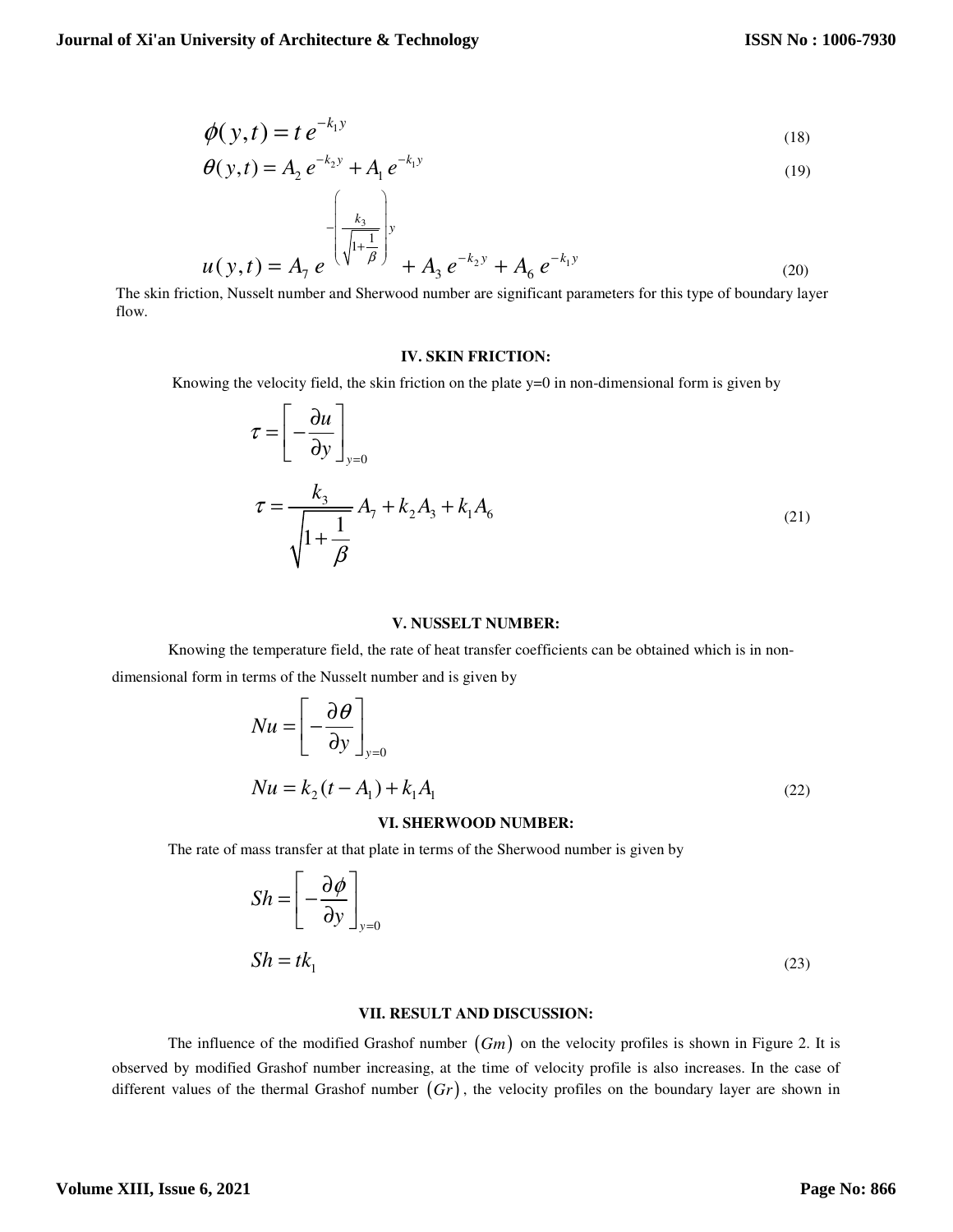Figure3. As expected, it is observed that an increases in the Grashof number (*Gr*) leads to an increasing in the values of velocity due to enhancement in the buoyancy force. Here the positive values of the Grashof number (*Gr*) represent the surface cooling. Also, as the Grashof number increasing, the peak values of the velocity increases rapidly near the porous plate and then decay smoothly to the free stream velocity. Figure 4 represents the velocity profile for different values of the angle of inclination  $\alpha$ . By observing that the angle of inclination  $\alpha$  growing, the velocity profile decreases.

Figure 5 demonstrates the effect of the magnetic field on the velocity profiles. While observing the velocity decreases with a rising magnetic parameter $(M)$ . This is due to the Lorentz force acting on the fluid flow. This type of resisting force slows down the fluid velocity as shown in figure 5.In figure 6 the effect of the heat transfer  $(\beta)$ on the velocity decreases. During observation velocity profile for different values of the heat transfer  $(\beta)$  increases. The effect of the permeability parameter  $(Kp)$  in the velocity profile is depicted in Figure 7. When observing that the velocity increases with a mounting permeability parameter  $(K_p)$ .

Figure 8 represent the temperature profiles for different values of the Dufour Effects $(Du)$ . When capturing the Dufour Effects(*Du*) increases the temperature profile. Figure 9 represents the temperature profiles for different values of the Prandtl number  $(Pr)$ . While notifying that the Prandtl number  $(Pr)$  increases the temperature profile decreasing due to the thermal boundary layer thickness. Figure 10 the influence of the radiation parameter  $(R)$  in the temperature profile.In the observation that the radiation decreases. Figure 11 effect of the heat source parameter  $(Q)$  on the temperature fields. It is visible that the increases of the heat source parameter  $(Q)$ .

Effects of chemical reaction parameters (*Kr*) on the concentration profiles are presented in Figure 12. It is observed by concentration profiles are decaying functions of summative values of the chemical reaction parameter (*Kr*) . For the growing values of the chemical reaction parameter on the concentration profiles decreases when the molecular diffusivity diminishes. Figure 13 the effect of the Schmidt number (*Sc*) on the concentration profile. It is observed that as the Schmidt number escalating concentration profile decreases.



 **Modified Grashof number**  $(Gm)$  **Grashof number**  $(Gr)$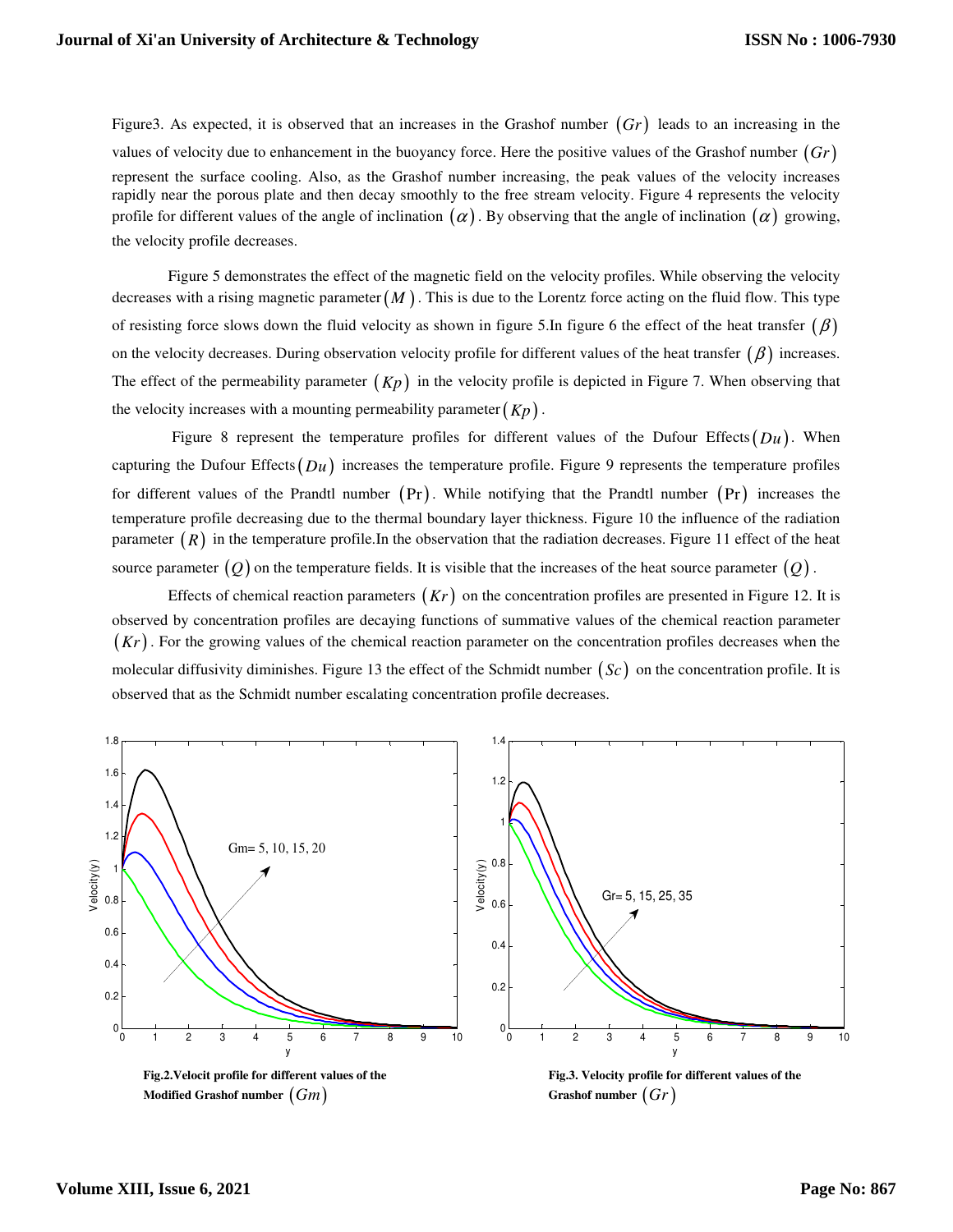

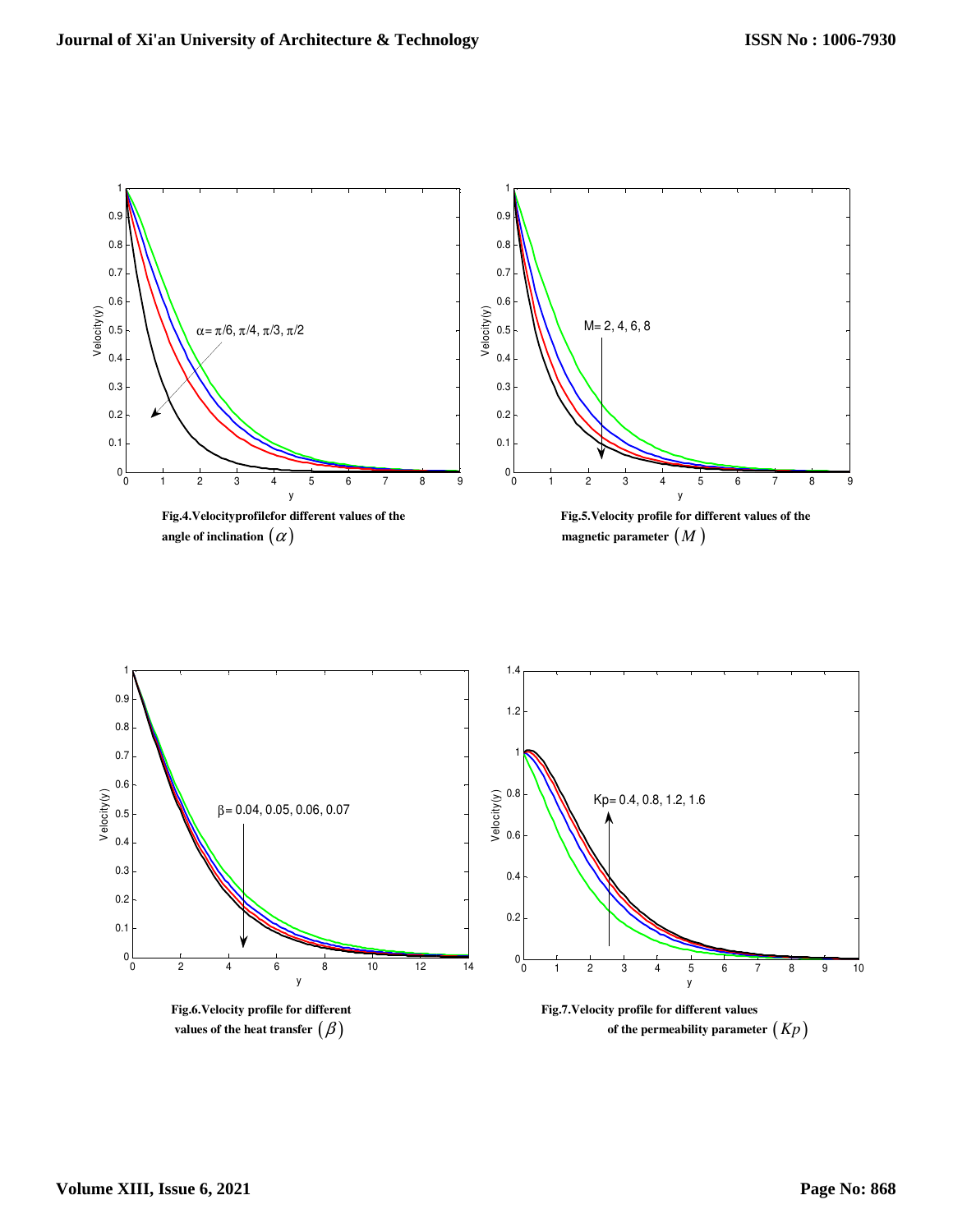

 **Dufour Number**  $(Du)$  **Prandtl number**  $(\Pr)$ 

**Fig.8.Temperature profile for different values of the Fig.9.Temperature profile for different values of the** 



 **radiation parameter**  $(R)$  **heat source parameter**  $(Q)$ 

 **Fig.10.Temperature profile for different values of the Fig.11.Temperature profile for different values of the**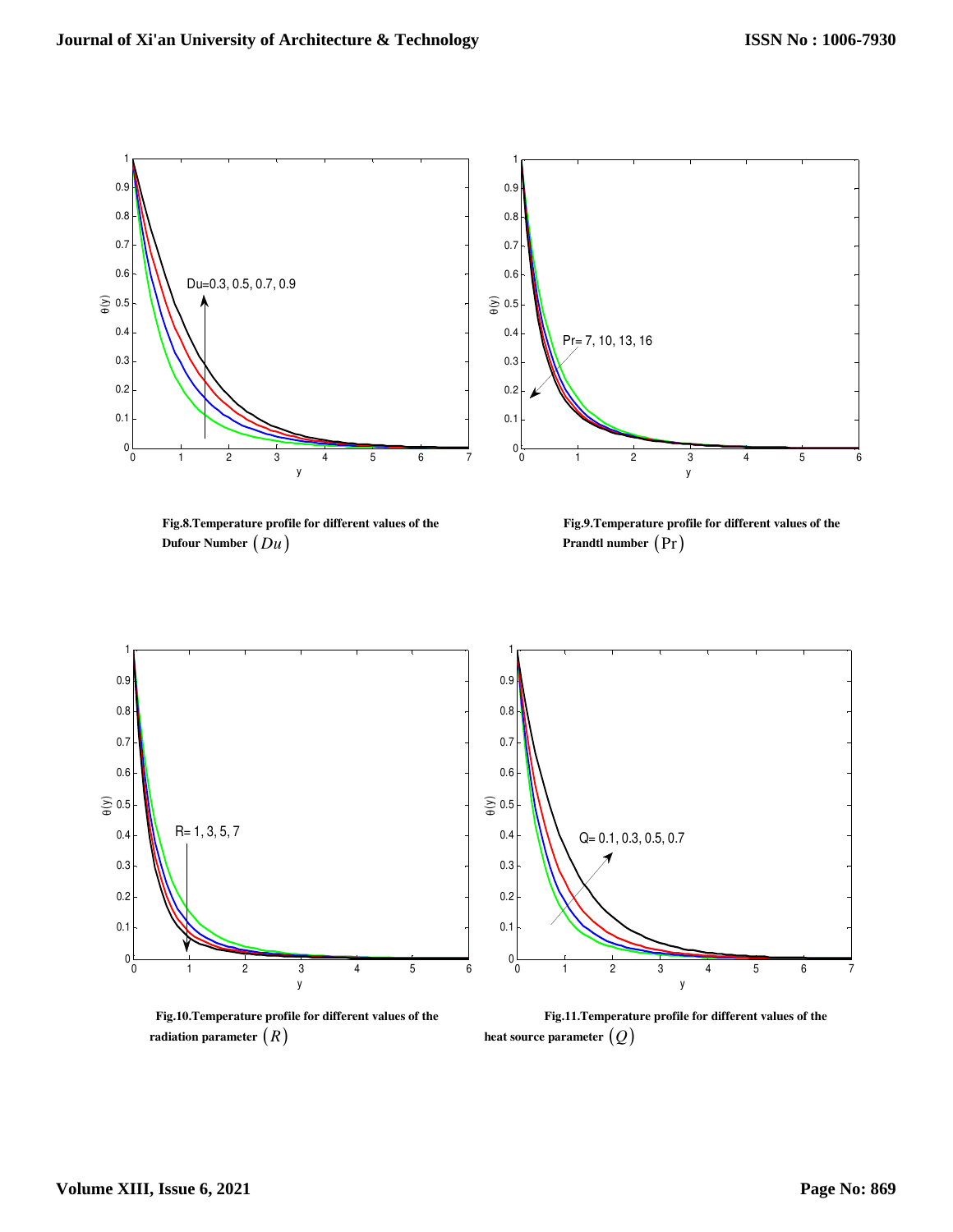

 **the chemical reaction parameter**  $(Kr)$  **the Schmidt parameter**  $(Sc)$ 

| Table 4.1. Variation of skin friction for different physical parameters at $y=0$ |  |
|----------------------------------------------------------------------------------|--|
|----------------------------------------------------------------------------------|--|

| <b>Gm</b>      | Gr             | $\beta$ | $\bm{M}$                | Kp  | $\alpha$ | $\tau$    |
|----------------|----------------|---------|-------------------------|-----|----------|-----------|
| 5              | 5              | 0.5     | $\mathbf{1}$            | 0.5 | 30       | 0.1784    |
| 10             | 5              | 0.5     | $\mathbf{1}$            | 0.5 | 30       | $-0.5855$ |
| 15             | $\overline{5}$ | 0.5     | $\mathbf{1}$            | 0.5 | 30       | $-1.3494$ |
| 20             | 5              | 0.5     | $\mathbf{1}$            | 0.5 | 30       | $-2.1133$ |
| 5              | 5              | 0.5     | $\mathbf{1}$            | 0.5 | 30       | 0.1784    |
| 5              | 15             | 0.5     | $\mathbf{1}$            | 0.5 | 30       | $-0.2465$ |
| 5              | 25             | 0.5     | $\mathbf{1}$            | 0.5 | 30       | $-0.6715$ |
| $\overline{5}$ | 35             | 0.5     | $\mathbf{1}$            | 0.5 | 30       | $-1.0964$ |
| 5              | 5              | 0.04    | $\mathbf{1}$            | 0.5 | 30       | 0.2200    |
| 5              | $\overline{5}$ | 0.05    | $\mathbf{1}$            | 0.5 | 30       | 0.2307    |
| 5              | $\overline{5}$ | 0.06    | 1                       | 0.5 | 30       | 0.2385    |
| 5              | $\overline{5}$ | 0.07    | $\mathbf{1}$            | 0.5 | 30       | 0.2444    |
| 5              | $\overline{5}$ | 0.5     | $\overline{2}$          | 0.5 | 30       | 0.3830    |
| 5              | 5              | 0.5     | $\overline{\mathbf{4}}$ | 0.5 | 30       | 0.7217    |
| 5              | 5              | 0.5     | 6                       | 0.5 | 30       | 1.0022    |
| 5              | $\overline{5}$ | 0.5     | 8                       | 0.5 | 30       | 1.2461    |
| 5              | 5              | 0.5     | $\mathbf{1}$            | 0.4 | 30       | 0.2845    |
| 5              | $\overline{5}$ | 0.5     | $\mathbf{1}$            | 0.8 | 30       | 0.0005    |
| 5              | 5              | 0.5     | $\mathbf{1}$            | 1.2 | 30       | $-0.1108$ |
| 5              | $\overline{5}$ | 0.5     | 1                       | 1.6 | 30       | $-0.1708$ |
| 5              | 5              | 0.5     | $\mathbf{1}$            | 0.5 | 30       | 0.1784    |
| 5              | 5              | 0.5     | $\mathbf{1}$            | 0.5 | 45       | 0.3575    |
| 5              | 5              | 0.5     | $\mathbf{1}$            | 0.5 | 60       | 0.5910    |
| 5              | $\overline{5}$ | 0.5     | $\mathbf{1}$            | 0.5 | 90       | 1.1547    |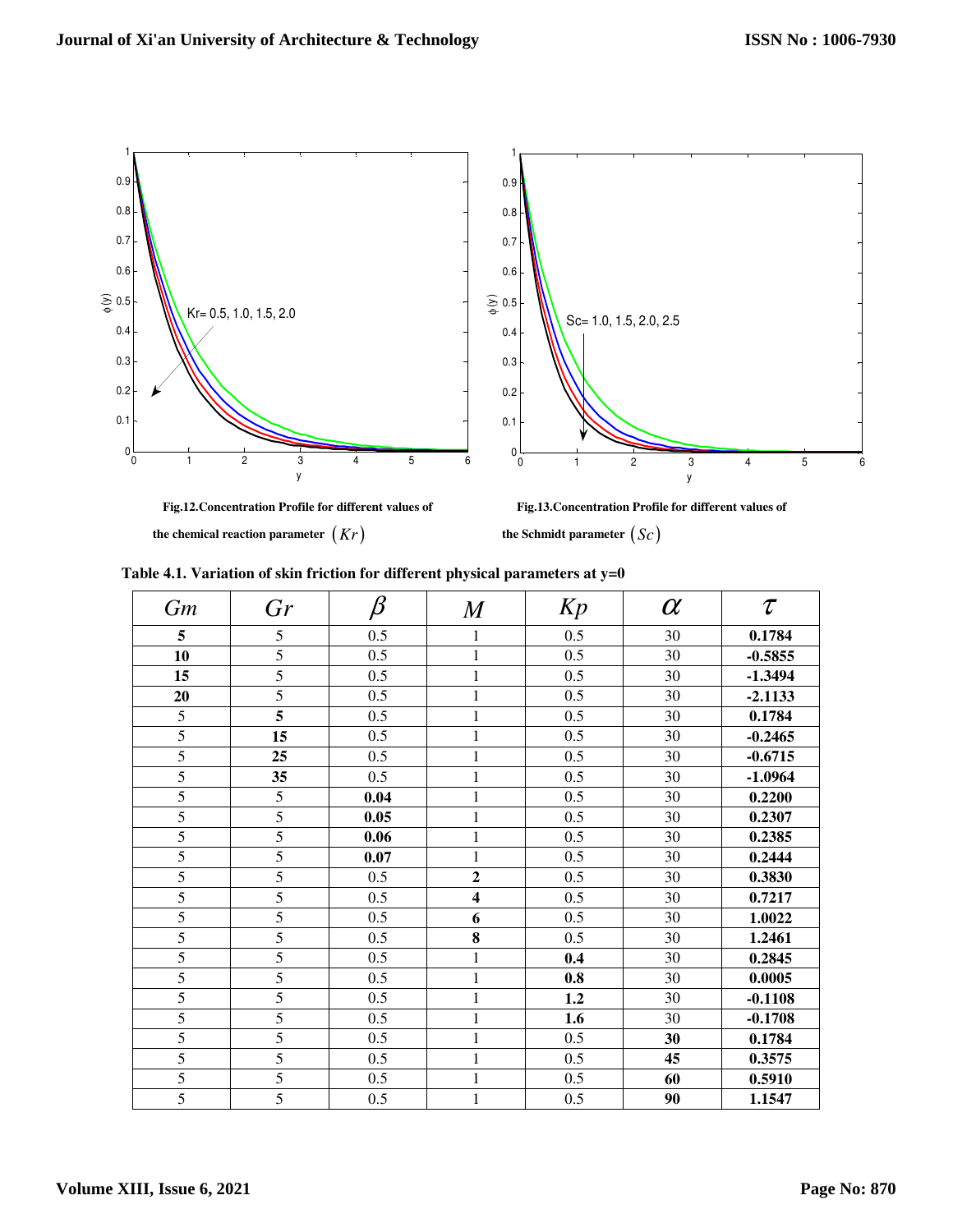| Kp  | Pr             | $\boldsymbol{R}$ | $\mathcal{Q}$ | Nu     |
|-----|----------------|------------------|---------------|--------|
| 0.3 | 7.0            | 0.25             | 0.25          | 0.8397 |
| 0.5 | 7.0            | 0.25             | 0.25          | 0.8721 |
| 0.7 | 7.0            | 0.25             | 0.25          | 0.9046 |
| 0.9 | 7.0            | 0.25             | 0.25          | 0.9371 |
| 0.3 | $\overline{7}$ | 0.25             | 0.25          | 0.8234 |
| 0.3 | 10             | 0.25             | 0.25          | 0.7971 |
| 0.3 | 13             | 0.25             | 0.25          | 0.7753 |
| 0.3 | 16             | 0.25             | 0.25          | 0.7567 |
| 0.3 | 7.0            | $\mathbf{1}$     | 0.25          | 0.8096 |
| 0.3 | 7.0            | $\mathbf{3}$     | 0.25          | 0.7776 |
| 0.3 | 7.0            | 5                | 0.25          | 0.7508 |
| 0.3 | 7.0            | $\overline{7}$   | 0.25          | 0.7274 |
| 0.3 | 7.0            | 0.25             | 0.1           | 0.8044 |
| 0.3 | 7.0            | 0.25             | 0.3           | 0.8303 |
| 0.3 | 7.0            | 0.25             | 0.5           | 0.8618 |
| 0.3 | 7.0            | 0.25             | 0.7           | 0.9027 |

 **Table 5.1. Variation of Nusselt number with Prandtl number, Dufour Effects , radiation parameter and heat source parameter at y=0** 

## **Table 6.1. Variation of Sherwood number with Schmidt parameter and Chemical reaction parameter y=0**

| Sc  | Kr  | Sh     |
|-----|-----|--------|
| 1.0 | 0.5 | 0.8847 |
| 1.5 | 0.5 | 0.8607 |
| 2.0 | 0.5 | 0.8410 |
| 2.5 | 0.5 | 0.8239 |
| 0.6 | 0.5 | 0.9095 |
| 0.6 | 1.0 | 0.8962 |
| 0.6 | 1.5 | 0.8847 |
| 0.6 | 2.0 | 0.8744 |

## **VIII. CONCLUSIONS:**

Afterward non- Newtonian property heat and mass transfer investigation on MHD Casson fluid flow past an inclined porous plate in the effects of Dufour and chemical reaction were studied. The fallout of our research study can be summarized as follows:

1] With enhance value of the modified Grashof number (*Gm*), thermal Grashof number (*Gr*) and the

permeability parameter  $(Kp)$  with the fluid velocity is increases.

2] If the enhance value of the angle of inclination  $(\alpha)$ , the heat transfer  $(\beta)$  and the magnetic parameter  $(M)$  with the fluid velocity get decreases.

3] The fluid temperature diminishes with enhance of the Prandtl number  $(Pr)$  and the radiation parameter  $(R)$ .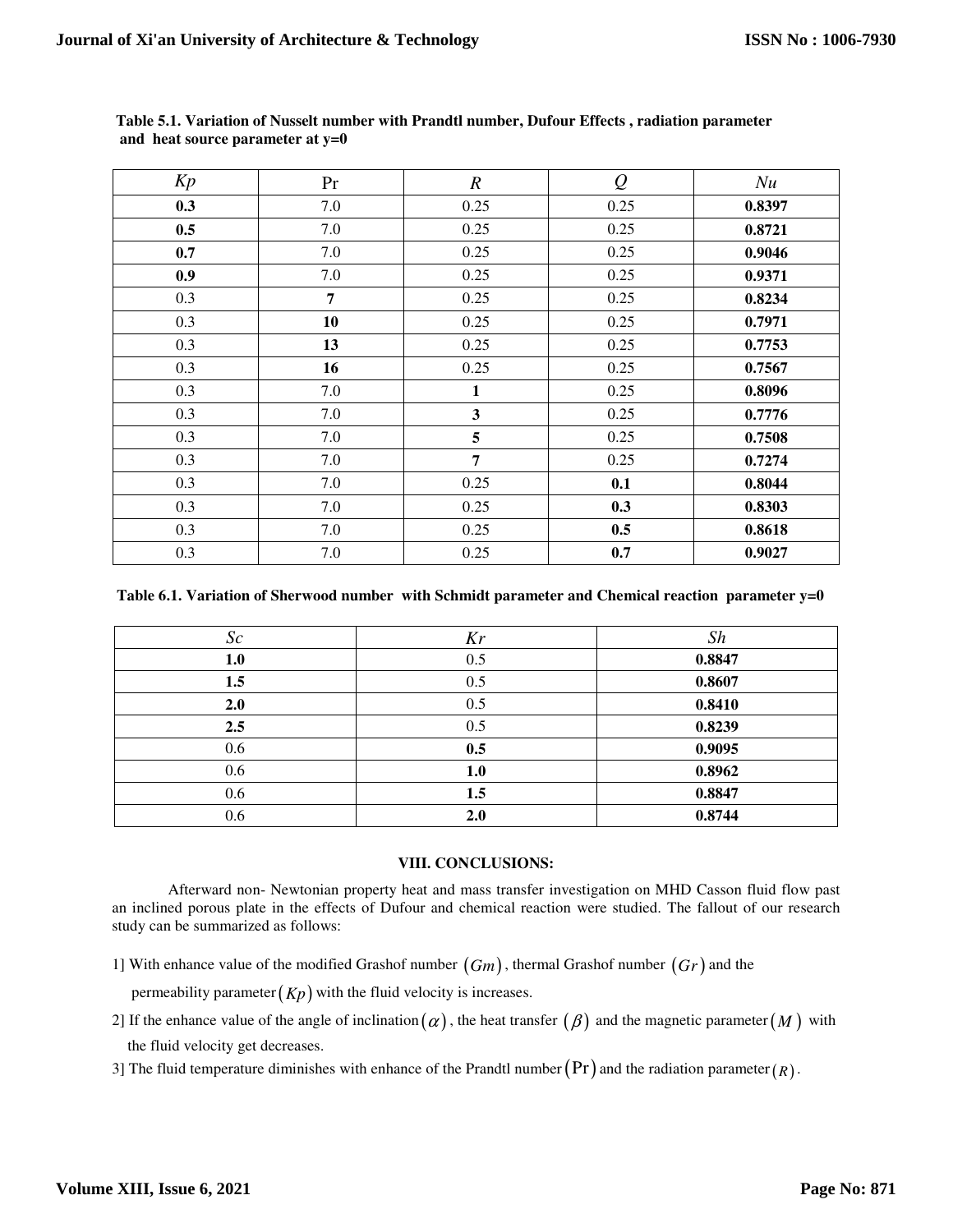- 4] The fluid temperature enhances with effect of the Dufour Effect parameter (*Du*) and the heat source parameter  $(Q)$ .
- 5] The concentration level of the fluid diminishes when the Schmidt number( $Sc$ ) is enhance.
- 6] The concentration diminishes with enhance of the chemical reaction parameter $(Kr)$ .

#### **APPENDIX:**

$$
k_1 = \sqrt{(K_r + i\omega) Sc}, \qquad k_2 = \sqrt{R - (Q - i\omega) Pr}, \qquad k_3 = \sqrt{M + \frac{1}{K_p} + i\omega},
$$
  
\n
$$
A_2 = (t - A_1), \qquad A_3 = \frac{-Gr \cos \alpha A_2}{\left(1 + \frac{1}{\beta}\right)k_2^2 - k_3^2}, \qquad A_4 = \frac{-Gr \cos \alpha A_1}{\left(1 + \frac{1}{\beta}\right)k_1^2 - k_3^2},
$$
  
\n
$$
A_5 = \frac{-Gm \cos \alpha t}{\left(1 + \frac{1}{\beta}\right)k_1^2 - k_3^2}, \qquad A_6 = A_4 + A_5, \qquad A_7 = \left[t^2 - (A_6 + A_3)\right].
$$

### **REFERENCES:**

- [1] A. Sandhya and G.V. Ramana Reddy ," Heat and Mass Transfer Effects on MHD Flow Past an Inclined Porous Plate In The Presence of Chemical Reaction", *Int.J.of Applied Mechanics and Engineering,(2020);25(3), pp.86-102.*
- [2] R.Vijayaragavan and S. Karthikeyan, **"**Joule heating and thermal radiation effects on chemically reacting Casson fluid past a vertical plate with variable magnetic field",*Research J.Engineering and Tech.,(2017);8(4),pp.01-12.*
- [3] R. Vijayaragavan and S. Karthikeyan, "Hall Current Effect on Chemically Reacting MHD Casson Fluid Flow with Dufour Effect and Thermal Radiation", *Asian Journal of Applied Science and Technology (AJAST) (Open Access Quarterly International Journal), (2018);2(2), Pages 228-245.*
- [4] R.Vijayaragavan, S.Karthikeyan and N.Pownkumar, " Unsteady Free Convective Flow in MHD Polar Fluid with Dufour and Chemical Reaction Effects Past a Semi-infinite Vertical Plate", *Journal of Emerging Technologies and Innovative Research (JETIR),(2018);5(11),pp.30-46.*
- [5] R.Vijayaragavan, S. Karthikeyan and S.Parthiban , "Aligned Magnetic Field on Unsteady MHD Flow past a Vertical Plate with Chemical Reaction and Dufour Effects", *Journal of Emerging Technologies and Innovative Research (JETIR),(2018);5(11),pp.79-90.*
- [6] R.Vijayaragavan, S. Karthikeyan and P. Premalatha, " Heat and Mass Transfer on an Unsteady MHD mixed convective Casson fluid flow past a moving vertical porous plate with effects of the Dufour and Chemical reaction", *International Journal of Mathematics Trends and Technology (IJMTT),(2019);65(2),pp.117-129.*
- [7] M.Thamizhsudar, J.Pandurangan and R.Muthucumaraswamy, "Hall effects and rotation effects on MHD flow past an exponentially accelerated vertical plate with combined heat and Mass transfer effects", *Int. J. of Applied Mechanics and Engineering,(2015);20(3), pp.605-616.*
- [8] S.P.Agarwal and Anil Kumar, "Effect Of Viscous Dissipation On MHD Unsteady Flow Through Vertical Porous Medium with Constant Suction",*Advances in Mathematics: Scientific Journal,(2020);9(9), pp.7065-7073.*
- [9] A.K.Shukla and Aneesh Jayswal, "An Unsteady MHD Flow Past a Vertical Porous Plate Under a Variable Suction Velocity with Soret- Dufour and Second-order Chemical Reaction", *Int. J.Math. and Appl.,(2020);8(2), pp.15-25.*
- [10] Najwa Najib and Norfifah Bachok , " Boundary Layer Flow, Heat and Mass Transfer of Cu-Water Nanofluid over a Moving Plate with Soret and Dufour Effects: Stability Analysis", *Journal of Advanced Research in Fluid Mechanics and Thermal Sciences,(2021);82(1),*